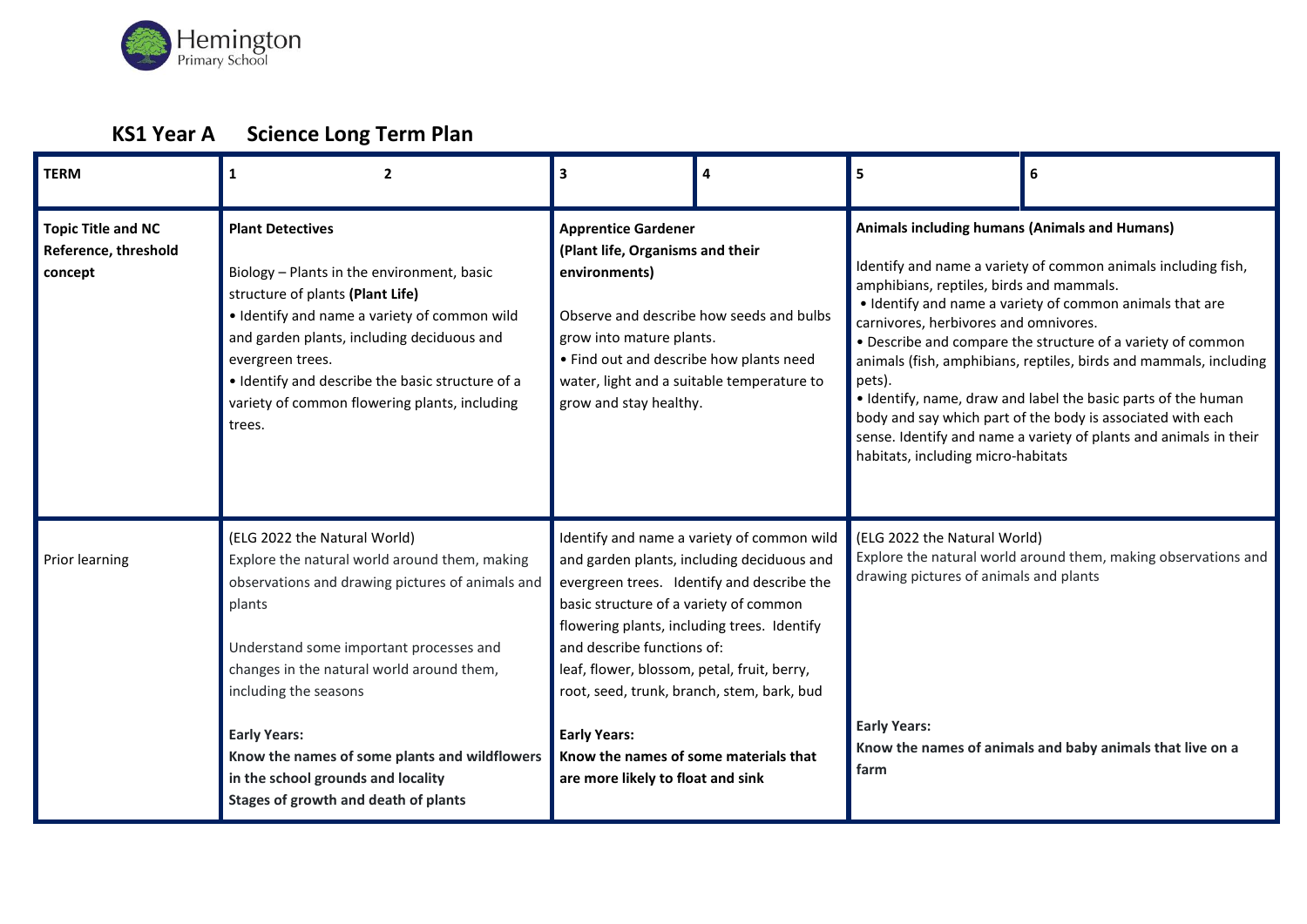

|                         | Know that seeds need water and warmth to<br>grow<br>Observe the changes that take place to plants<br>and trees in autumn, winter and spring<br>Know the basic parts of a plant, flower, stem,<br>root, and basic parts of a tree, trunk, root,<br><b>branches</b>                                                                                                                                                                                                                                                                               | Know that some materials are waterproof,<br>and some are not, and the names of some<br>common materials: wood, paper, plastic,<br>metal, glass, fabric<br>Know that some materials can be mixed to<br>make stronger materials, e.g. when<br>building a wall                                                                                                                                                                                                                                                                                                                                                                                                                                                    | Learn what farm animals need to grow and a simple<br>explanation of their life cycles<br>Learn what a habitat is and what an animal needs from its<br>habitat- food, water, shelter<br>Identify some mini-beasts and their habitats<br>Identify why a woodland is a suitable habitat for some animals.<br>Identify some animals living in a polar habitat and their<br>features. Know how they adapt to survive in cold conditions.                                                                                                                                                                                                                                                                                                                                                                                                                                                                                                                                                                                                                                                                                                                    |
|-------------------------|-------------------------------------------------------------------------------------------------------------------------------------------------------------------------------------------------------------------------------------------------------------------------------------------------------------------------------------------------------------------------------------------------------------------------------------------------------------------------------------------------------------------------------------------------|----------------------------------------------------------------------------------------------------------------------------------------------------------------------------------------------------------------------------------------------------------------------------------------------------------------------------------------------------------------------------------------------------------------------------------------------------------------------------------------------------------------------------------------------------------------------------------------------------------------------------------------------------------------------------------------------------------------|--------------------------------------------------------------------------------------------------------------------------------------------------------------------------------------------------------------------------------------------------------------------------------------------------------------------------------------------------------------------------------------------------------------------------------------------------------------------------------------------------------------------------------------------------------------------------------------------------------------------------------------------------------------------------------------------------------------------------------------------------------------------------------------------------------------------------------------------------------------------------------------------------------------------------------------------------------------------------------------------------------------------------------------------------------------------------------------------------------------------------------------------------------|
| <b>Sticky knowledge</b> | Names of trees and other plants that they see<br>regularly. Identify features of these trees and<br>plants e.g. the shape of the leaves, the colour of<br>the flower/blossom/fruit Definition and examples<br>of trees which lost their leaves and those that<br>kept them the whole year. Names of the parts of<br>a plant, recognising that they are not always the<br>same e.g. leaves and stems may not be green<br>Know and recognise: leaf, flower, blossom,<br>petal, fruit, berry, root, seed, trunk, branch,<br>stem, bark, stalk, bud | Plants may grow from either seeds or bulbs.<br>These then germinate and grow into<br>seedlings which then continue to grow into<br>mature plants. These mature plants may<br>have flowers which then develop into seeds,<br>berries, fruits etc. Seeds and bulbs need to<br>be planted outside at particular times of<br>year and they will germinate and grow at<br>different rates. Some plants are better<br>suited to growing in full sun and some grow<br>better in partial or full shade. Plants also<br>need different amounts of water and space<br>to grow well and stay healthy.<br>Know and describe: light, shade, sun,<br>warm, cool, water, grow, nutrients,<br>germination, seed, berry, fruit. | Animals vary in many ways having different structures e.g. wings,<br>tails, ears etc. They also have different skin coverings e.g. scales,<br>feathers, hair. These key features can be used to identify them.<br>Animals eat certain things - some eat other animals, some eat<br>plants, some eat both plants and animals.<br>The habitat provides the basic needs of the animals and plants -<br>shelter, food and water. Within a habitat there are different<br>microhabitats e.g. in a woodland - in the leaf litter, on the bark<br>of trees, on the leaves. These microhabitats have different<br>conditions e.g. light or dark, damp or dry.<br>Humans have key parts in common, but these vary from person<br>to person. Humans (and other animals) find out about the world<br>using their senses. Humans have five senses - sight, touch, taste,<br>hearing and smelling.<br>Recognise characteristics of: vertebrate, invertebrate, reptile,<br>fish, amphibian, carnivore, herbivore, parts of the human body<br>associated with senses, main body parts head, neck, arms,<br>elbows, legs, knees, face, ears, eyes, hair, mouth, teeth) |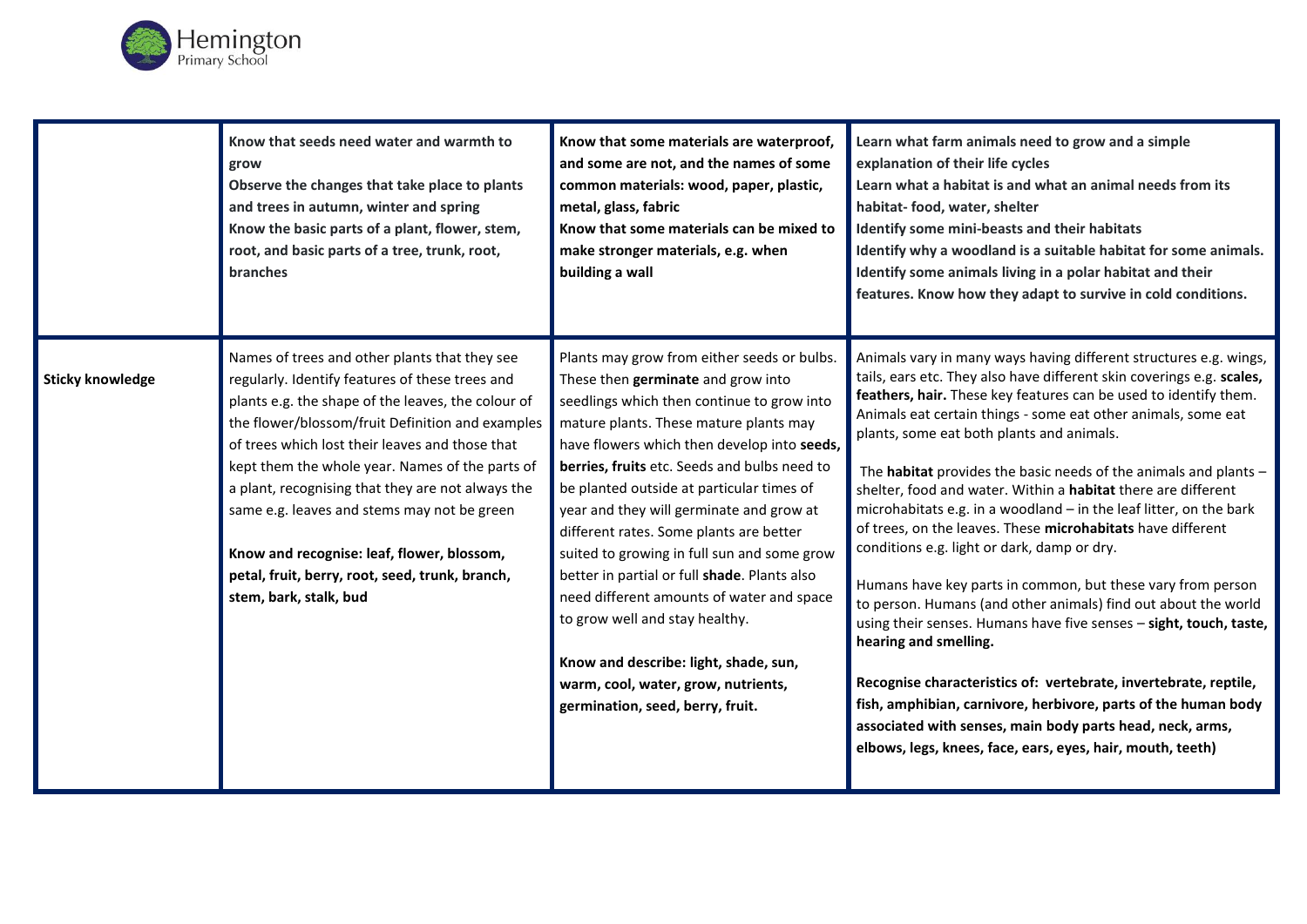

|                                                       | <b>Identify Classify and Group</b>                                                                                                                                                                                          | Observe over time                                                                                                                                                                                                                                                                                                                                                             | <b>Identify Classify and Group</b>                                                                                                                                                                                                                                                                                                                                                                                                                                                                                                                                                                                                                                                                                                                        |
|-------------------------------------------------------|-----------------------------------------------------------------------------------------------------------------------------------------------------------------------------------------------------------------------------|-------------------------------------------------------------------------------------------------------------------------------------------------------------------------------------------------------------------------------------------------------------------------------------------------------------------------------------------------------------------------------|-----------------------------------------------------------------------------------------------------------------------------------------------------------------------------------------------------------------------------------------------------------------------------------------------------------------------------------------------------------------------------------------------------------------------------------------------------------------------------------------------------------------------------------------------------------------------------------------------------------------------------------------------------------------------------------------------------------------------------------------------------------|
| <b>Working scientifically</b><br>focus and activities | Sort and group parts of plants and trees using<br>similarities and differences<br>Use simple charts etc. to identify plants and trees<br>in the local area.<br>Use photographs to talk about how plants change<br>over time | Observing a seed as it grows into a plant.<br>Choose one that produces seeds (e.g.<br>sunflower) so they can see the full lifecycle<br>Research and plan when and how to plant a<br>range of seeds and bulbs. Look after the<br>plants as they grow - thinning, watering etc.<br>Make close observations and measurements<br>of their plants growing from seeds and<br>bulbs. | Classify animals according to what they eat<br>Identify parts of the body associated with senses<br>Group pictures of animals according to their characteristics, play<br>'what am?', label and describe pictures.<br>Identify habitats and microhabitats in the school grounds<br><b>Research using secondary sources</b><br>Research the habitats locally and further afield, e.g. an Oak tree,<br>the Arctic<br><b>Seek Patterns</b><br>Investigate whether size of teeth changes what an animals eat,<br>or whether animals in cold climates all have thick fur<br>Make comparisons to seek patterns about body parts and<br>features e.g. "We both have hands, but his are bigger than<br>mine." "These people have brown eyes and these have blue." |
| End of unit task                                      | Understand plants<br>Create a spotter's guide to school plants using a<br>categorisation key.                                                                                                                               | Investigate plant growth<br>Grow a selection of plants from seeds and<br>bulbs, looking into what each plant needs to<br>grow. Document growth and changes.<br>Check hypothesis e.g., all plants need bright<br>sunlight to grow                                                                                                                                              | Investigate living things<br>Create an environment for woodlice in the forest school area -<br>Prove that this is a successful habitat<br>Or:<br>How can we organise and classify all the animals in the zoo?                                                                                                                                                                                                                                                                                                                                                                                                                                                                                                                                             |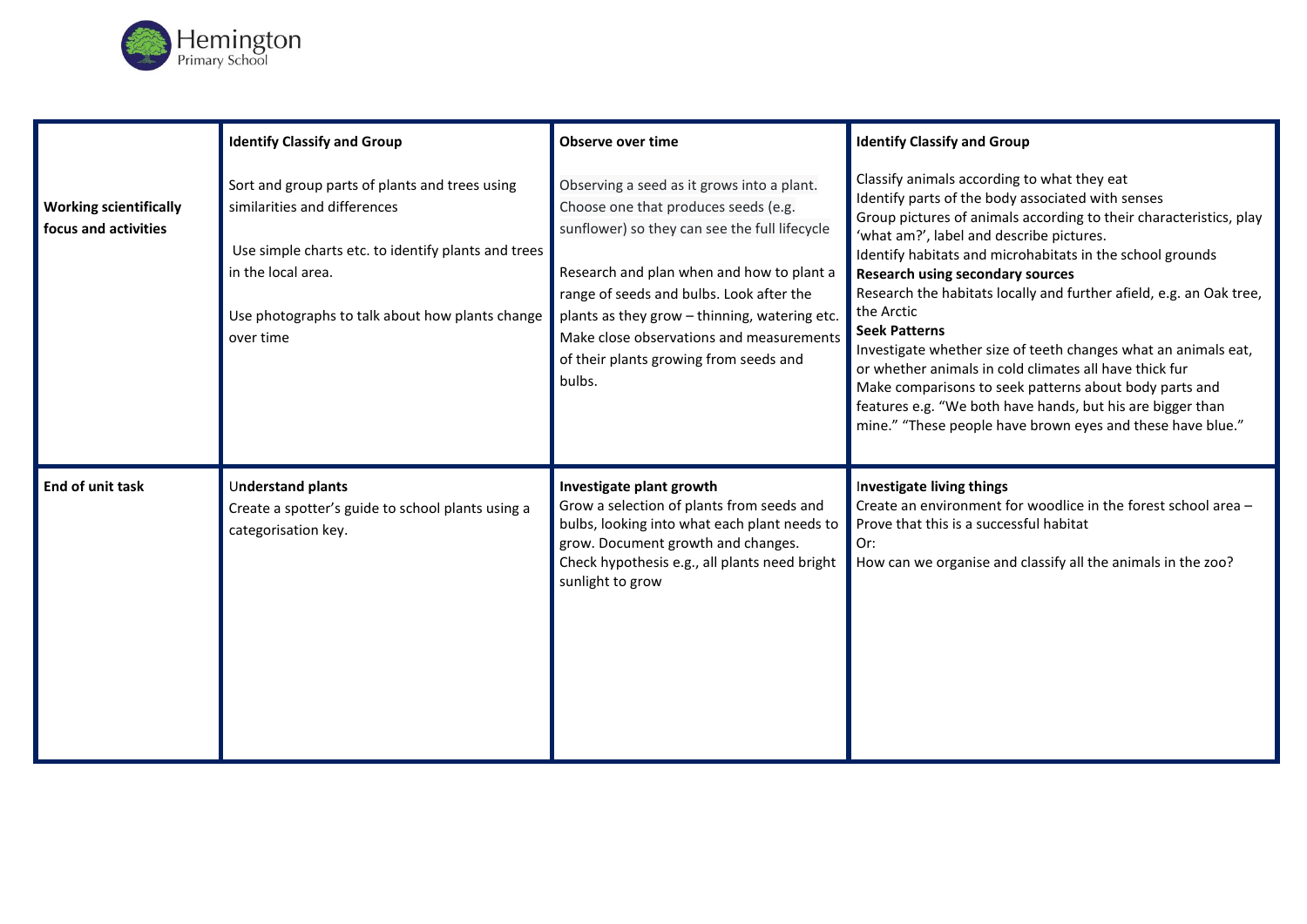

## **KS1 Year B Science Long Term Plan**

| <b>TERM</b>                             | $1$ and $2$                                                                                                                                                                                                                                                                                                                                                                                                                                                                                                                                                                                                                                                                    | 3                                                                                                                                                                                                                                                                            | 4                                                                                                                                           | 5                                                                                                                                                                                                                                                                                                                                                                                                                                                                                                   | 6                                                                                                                                                                                                                                                                                                                                                                                                |
|-----------------------------------------|--------------------------------------------------------------------------------------------------------------------------------------------------------------------------------------------------------------------------------------------------------------------------------------------------------------------------------------------------------------------------------------------------------------------------------------------------------------------------------------------------------------------------------------------------------------------------------------------------------------------------------------------------------------------------------|------------------------------------------------------------------------------------------------------------------------------------------------------------------------------------------------------------------------------------------------------------------------------|---------------------------------------------------------------------------------------------------------------------------------------------|-----------------------------------------------------------------------------------------------------------------------------------------------------------------------------------------------------------------------------------------------------------------------------------------------------------------------------------------------------------------------------------------------------------------------------------------------------------------------------------------------------|--------------------------------------------------------------------------------------------------------------------------------------------------------------------------------------------------------------------------------------------------------------------------------------------------------------------------------------------------------------------------------------------------|
| <b>Topic Title and NC</b><br>objectives | <b>Animals including humans</b><br>(Animals and Humans)<br>Identify and name a variety of common<br>animals including fish, amphibians, reptiles,<br>birds and mammals<br>• Identify and name a variety of common<br>animals that are carnivores, herbivores and<br>omnivores.<br>• Describe and compare the structure of a<br>variety of common animals (fish, amphibians,<br>reptiles, birds and mammals, including pets).<br>. Identify, name, draw and label the basic<br>parts of the human body and say which part of<br>the body is associated with each sense.<br>Identify and name a variety of plants and<br>animals in their habitats, including micro-<br>habitats | <b>Growing up and Taking Care</b><br>(Animals and humans, Evolution and<br>Inheritance)<br>offspring which grow into adults. Find out<br>about and describe the basic needs of<br>animals, including humans, for survival<br>(water, food and air). Describe the<br>hygiene. | Know that animals, including humans, have<br>importance for humans of exercise, eating the<br>right amounts of different types of food, and | <b>Everyday materials and their</b><br>uses<br>(substances and properties)<br>Distinguish between an object<br>and the material from which it is<br>made<br>· Identify and name a variety of<br>everyday materials, including<br>wood, plastic, glass, metal, water,<br>and rock.<br>• Describe the simple physical<br>properties of a variety of<br>everyday materials.<br>• Compare and group together a<br>variety of everyday materials on<br>the basis of their simple physical<br>properties. | <b>Chemistry - Materials</b><br>(Substances and Properties)<br>Identify and compare the<br>suitability of a variety of everyday<br>materials, including wood, metal,<br>plastic, glass, brick, rock, paper<br>and cardboard for particular<br>uses. Find out how the shapes of<br>solid objects made from some<br>materials can be changed by<br>squashing, bending, twisting and<br>stretching. |
| Prior knowledge                         | (ELG 2022 the Natural World)<br>Explore the natural world around them,<br>making observations and drawing pictures of<br>animals and plants                                                                                                                                                                                                                                                                                                                                                                                                                                                                                                                                    | Identify and name a variety of common<br>omnivores. Describe how animals obtain<br>their food from plants and other animals,<br>using the idea of a simple food chain, and                                                                                                   | animals that are carnivores, herbivores and<br>identify and name different sources of food.                                                 | (ELG 2022 the Natural World)<br>Explore the natural world around<br>them, making observations and<br>drawing pictures of animals and<br>plants                                                                                                                                                                                                                                                                                                                                                      | Identify and name a variety of<br>everyday materials, including<br>wood, plastic, glass, metal, water,<br>and rock. Describe the simple<br>physical properties of a variety of<br>everyday materials: hard, soft,<br>stretchy, stiff, bendy, floppy,<br>waterproof, absorbent,<br>breaks/tears, rough, smooth,<br>shiny, dull, see-through, not see-<br>through                                  |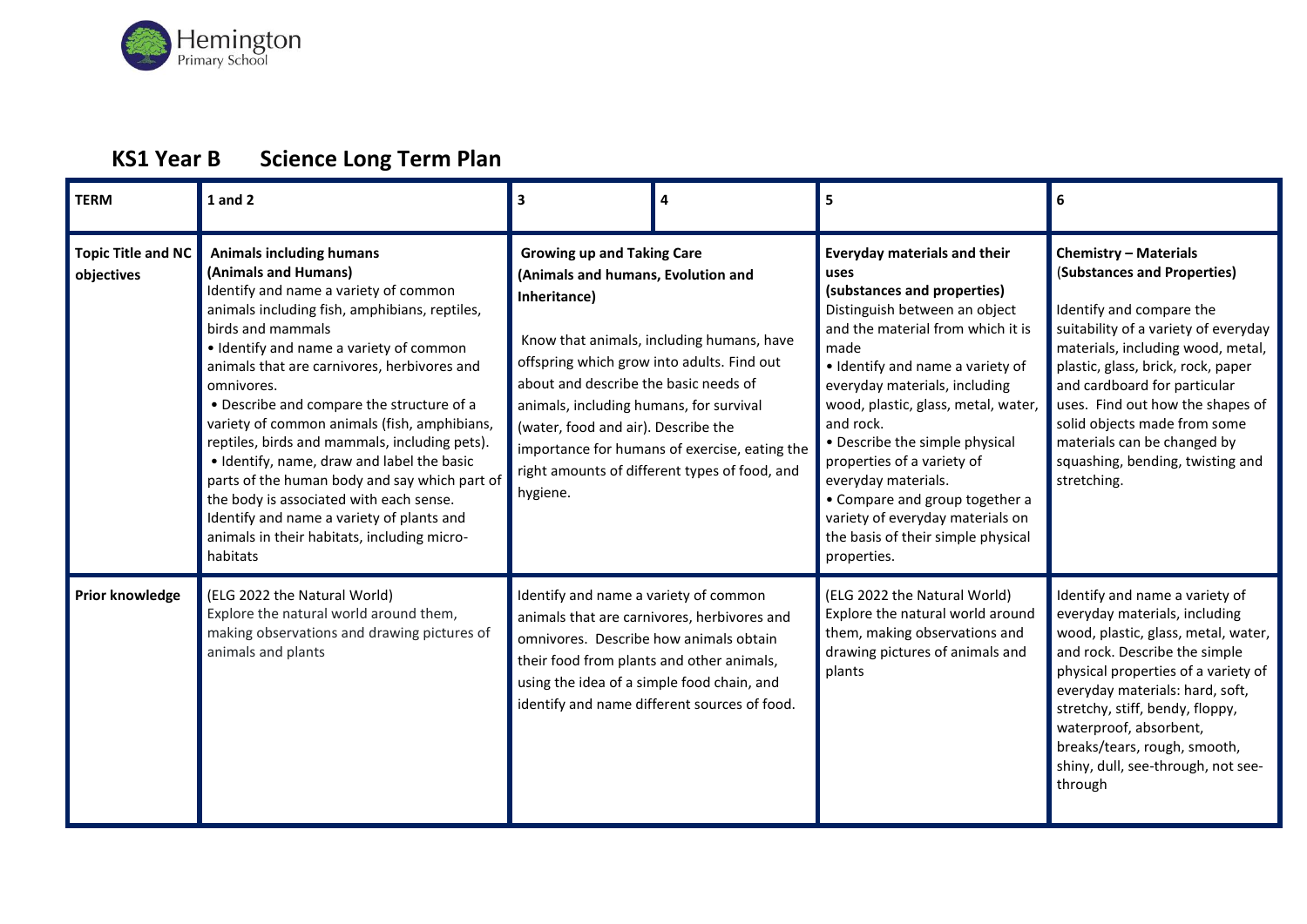

| <b>Sticky knowledge</b>                                     | Animals vary in many ways having different<br>structures e.g. wings, tails, ears etc. They also<br>have different skin coverings e.g. scales,<br>feathers, hair. These key features can be used<br>to identify them. Animals eat certain things -<br>some eat other animals, some eat plants,<br>some eat both plants and animals. The habitat<br>provides the basic needs of the animals and<br>plants - shelter, food and water. Within a<br>habitat there are different microhabitats e.g.<br>in a woodland - in the leaf litter, on the bark<br>of trees, on the leaves. These microhabitats<br>have different conditions e.g. light or dark,<br>damp or dry.<br>Humans have key parts in common, but these<br>vary from person to person. Humans (and<br>other animals) find out about the world using<br>their senses. Humans have five senses - sight,<br>touch, taste, hearing and smelling.<br>Recognise characteristics of : vertebrate,<br>invertebrate, reptile, fish, amphibian,<br>carnivore, herbivore, parts of the human<br>body associated with senses, main body<br>parts head, neck, arms, elbows, legs, knees,<br>face, ears, eyes, hair, mouth, teeth) | Animals, including humans, have offspring<br>which grow into adults. In humans and some<br>animals, these offspring will be young. In<br>other animals, such as chickens or insects,<br>there may be eggs laid. Young of some<br>animals do not look like their parents e.g.<br>tadpoles. All animals have the basic needs of<br>feeding, drinking and breathing. They also<br>need the right amounts and types of food and<br>exercise. Good hygiene is also important in<br>preventing infections and illnesses.<br>Know and explain:<br>Offspring, reproduction, growth, young/old<br>stages (examples - chick/hen,<br>baby/child/adult, caterpillar/butterfly),<br>exercise, heartbeat, breathing, hygiene,<br>germs, disease, food types (with examples) | Some objects can be made from<br>different materials e.g. plastic,<br>metal or wooden spoons.<br>Materials can be described by<br>their properties e.g. shiny,<br>stretchy, rough etc. Some<br>materials e.g. plastic can be in<br>different forms with very<br>different properties.<br>Know and explain the meaning<br>of:<br>Object, material, wood, plastic,<br>glass, metal, water, rock, brick,<br>paper, fabric, elastic, foil,<br>card/cardboard, rubber, wool,<br>clay, hard, soft, stretchy, stiff,<br>bendy, floppy, waterproof,<br>absorbent, breaks/tears, rough,<br>smooth, shiny, dull, see-through,<br>not see-through | A material can be suitable for<br>different purposes and an object<br>can be made of different<br>materials. Objects made of some<br>materials can be changed in<br>shape by bending, stretching,<br>squashing and twisting. For<br>example, clay can be shaped by<br>squashing, stretching, rolling,<br>pressing etc.<br>Know and explain:<br>opaque, transparent and<br>translucent, reflective, non-<br>reflective, flexible, rigid. |
|-------------------------------------------------------------|------------------------------------------------------------------------------------------------------------------------------------------------------------------------------------------------------------------------------------------------------------------------------------------------------------------------------------------------------------------------------------------------------------------------------------------------------------------------------------------------------------------------------------------------------------------------------------------------------------------------------------------------------------------------------------------------------------------------------------------------------------------------------------------------------------------------------------------------------------------------------------------------------------------------------------------------------------------------------------------------------------------------------------------------------------------------------------------------------------------------------------------------------------------------------|---------------------------------------------------------------------------------------------------------------------------------------------------------------------------------------------------------------------------------------------------------------------------------------------------------------------------------------------------------------------------------------------------------------------------------------------------------------------------------------------------------------------------------------------------------------------------------------------------------------------------------------------------------------------------------------------------------------------------------------------------------------|----------------------------------------------------------------------------------------------------------------------------------------------------------------------------------------------------------------------------------------------------------------------------------------------------------------------------------------------------------------------------------------------------------------------------------------------------------------------------------------------------------------------------------------------------------------------------------------------------------------------------------------|-----------------------------------------------------------------------------------------------------------------------------------------------------------------------------------------------------------------------------------------------------------------------------------------------------------------------------------------------------------------------------------------------------------------------------------------|
| <b>Working</b><br>scientifically<br>focus and<br>activities | <b>Identify Classify and Group</b><br>Classify animals according to what they eat<br>Identify parts of the body associated with<br>senses<br>Group pictures of animals according to their<br>characteristics, play 'what am?', label and<br>describe pictures.                                                                                                                                                                                                                                                                                                                                                                                                                                                                                                                                                                                                                                                                                                                                                                                                                                                                                                               | Identify classify and group<br>Match animals to offspring<br>Classify animals into those who give birth and<br>those who lay eggs<br>Classify food according to the Eat Well guide<br>and healthy/ unhealthy choices                                                                                                                                                                                                                                                                                                                                                                                                                                                                                                                                          | <b>Comparative and fair testing</b><br>Test the properties of objects e.g.<br>absorbency of cloths, strength of<br>party hats made of different<br>papers, stiffness of paper plates,<br>and waterproofness of shelters.                                                                                                                                                                                                                                                                                                                                                                                                               | <b>Identify Classify and Group</b><br>Sort and classify materials<br>according to properties. Play<br>what am I?<br><b>Comparative and fair testing</b>                                                                                                                                                                                                                                                                                 |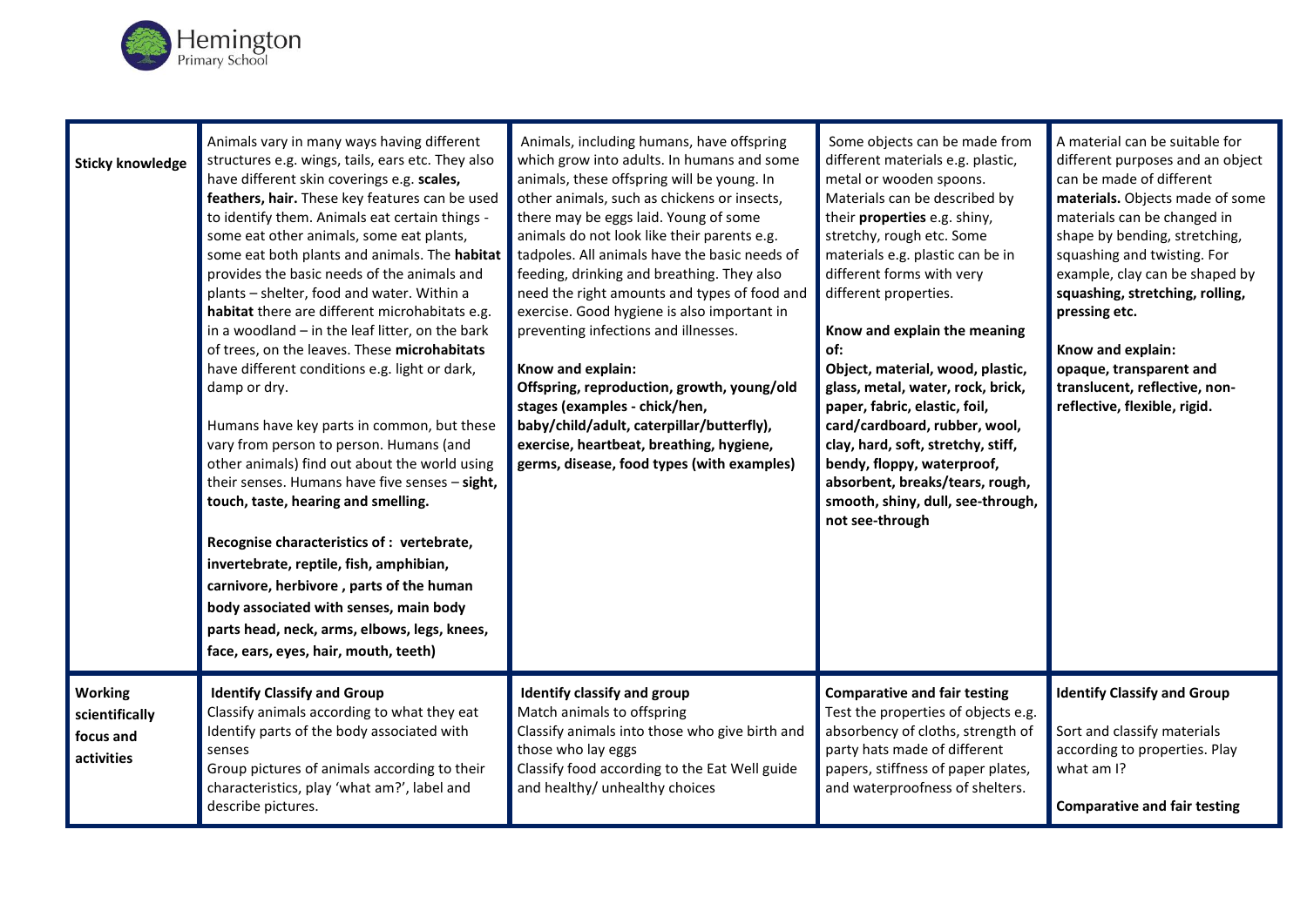

|                         | Identify habitats and microhabitats in the<br>school grounds<br><b>Research using secondary sources</b><br>Research the habitats locally and further<br>afield, e.g. an Oak tree, the Arctic<br><b>Seek Patterns</b><br>Investigate whether size of teeth changes<br>what an animals eat, or whether animals in<br>cold climates all have thick fur<br>Make comparisons to seek patterns about<br>body parts and features e.g. "We both have<br>hands, but his are bigger than mine." "These<br>people have brown eyes and these have<br>blue." | <b>Pattern seeking</b><br>describe, including using diagrams, the life<br>cycle of some animals, including humans, and<br>their growth to adults<br><b>Comparative and fair testing</b><br>Explore the effect of exercise on heartbeat | <b>Identify Classify and Group</b><br>Classify objects made of one<br>material in different ways e.g. a<br>group of objects made of metal.<br>Classify in different ways one type<br>of object made from a range of<br>materials e.g. a collection of<br>spoons made of different<br>materials.<br>Classify materials based on their<br>properties. | Test the properties of materials<br>for particular uses e.g. compare<br>the stretchiness of fabrics to<br>select the most appropriate for<br>Elastigirl's costume, test materials<br>for waterproofness to select the<br>most appropriate for a rain hat<br>etc. |
|-------------------------|-------------------------------------------------------------------------------------------------------------------------------------------------------------------------------------------------------------------------------------------------------------------------------------------------------------------------------------------------------------------------------------------------------------------------------------------------------------------------------------------------------------------------------------------------|----------------------------------------------------------------------------------------------------------------------------------------------------------------------------------------------------------------------------------------|-----------------------------------------------------------------------------------------------------------------------------------------------------------------------------------------------------------------------------------------------------------------------------------------------------------------------------------------------------|------------------------------------------------------------------------------------------------------------------------------------------------------------------------------------------------------------------------------------------------------------------|
| <b>End of unit task</b> | Investigate living things<br>Create an environment for woodlice in the<br>forest school area - Prove that this is a<br>successful habitat<br>Or:<br>How can we organise and classify all the<br>animals in the zoo?                                                                                                                                                                                                                                                                                                                             | Describe features of healthy lifestyle<br>Create a picture book for younger pupils to<br>demonstrate what they know about keeping<br>healthy.                                                                                          | Investigate materials<br>Investigate materials suitable for<br>a baby owl nest (or similar<br>investigation) Use tests on<br>materials to demonstrate their<br>findings                                                                                                                                                                             | <b>Investigate materials</b><br>Paper is unsuitable for a model<br>boat. Do you agree or disagree?<br>(reason and justify) or is all paper<br>the same?<br>Devise another hypothesis like<br>this and test (e.g. best running<br>wear material)                  |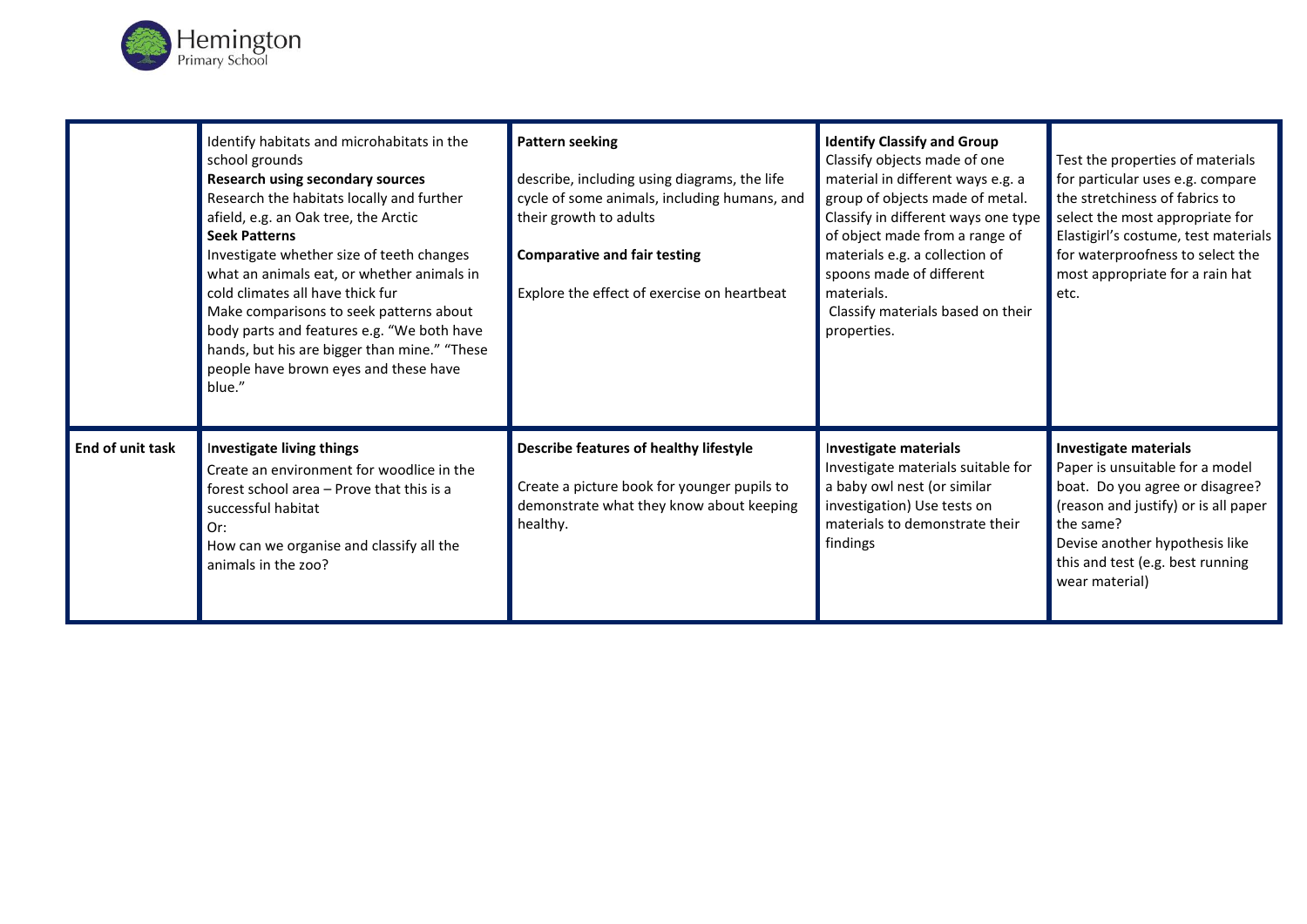

## **Ongoing learning throughout KS1 Science**

| <b>Observation over time</b>                                                              | Collect information about the weather regularly throughout the year. • Present this           |  |
|-------------------------------------------------------------------------------------------|-----------------------------------------------------------------------------------------------|--|
| <b>Observe changes across the four seasons. • Observe and describe weather associated</b> | information in tables and charts to compare the weather across the seasons. • Collect         |  |
| with the seasons and how day length varies.                                               | information, regularly throughout the year, of features that change with the seasons e.g.     |  |
|                                                                                           | plants, animals, humans. • Present this information in different ways to compare the seasons. |  |
|                                                                                           | Gather data about day length regularly throughout the year and present this to compare the    |  |
|                                                                                           | seasons.                                                                                      |  |
|                                                                                           |                                                                                               |  |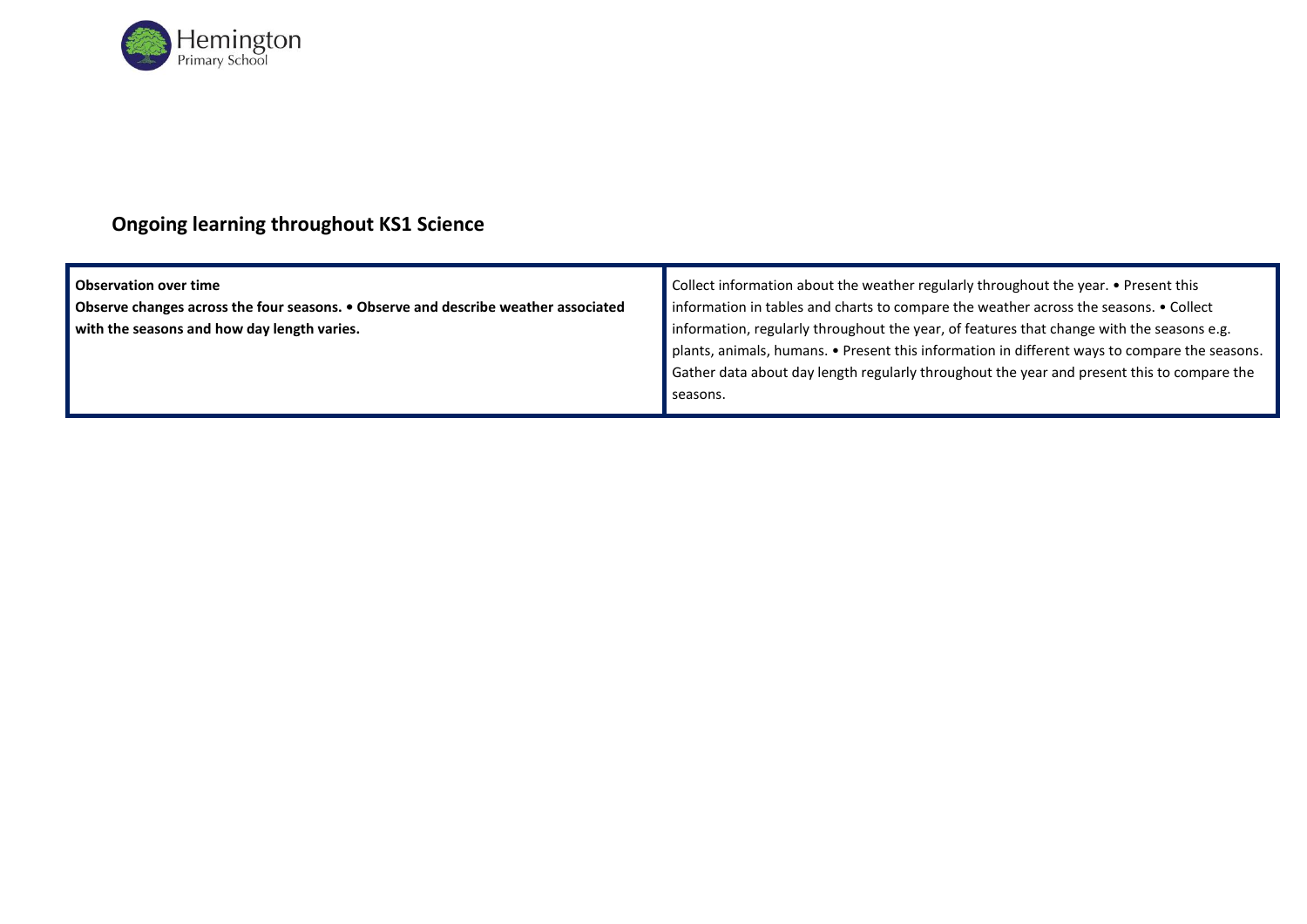

### **in Working Scientifically in KS1**

| Concept                       | What pupils should know and be able to do                                                                                                                                                                                                                                                                                                                                                                                                                                                                                                                                                                  | Key vocabulary                                                                                                                                                                            |
|-------------------------------|------------------------------------------------------------------------------------------------------------------------------------------------------------------------------------------------------------------------------------------------------------------------------------------------------------------------------------------------------------------------------------------------------------------------------------------------------------------------------------------------------------------------------------------------------------------------------------------------------------|-------------------------------------------------------------------------------------------------------------------------------------------------------------------------------------------|
| & fair testing<br>Comparative | Pupils learn that scientists answer questions by gathering evidence,<br>recording it and comparing it.<br>Evidence can be gathered by observing and measuring.<br>Pupils learn to make measurements using non-standard units and record<br>using simple bar and tally charts.                                                                                                                                                                                                                                                                                                                              | observe, measure question, find<br>out, answer, predict, 'what do you<br>think will happen', compare,<br>observe, pattern, results,<br>happened, table, measure, record,<br>graph, chart, |
|                               | Careful observation can take time. It can happen over days, weeks and<br>months. Measuring where possible can suggest what may be happening<br>and why. Pupils learn to say what they are looking for and what they are<br>measuring. They learn how to observe closely using the appropriate senses,<br>aided by simple equipment such as magnifying glasses, digital microscopes,<br>egg timers. They begin to take measurements, initially by comparisons,<br>then using non-standard units. Observations can be recorded e.g. using<br>photographs, videos, drawings, labelled diagrams or in writing. | measure, equipment, record, results,<br>observe, compare, describe,<br>compare, similar, different, unit<br>measurements                                                                  |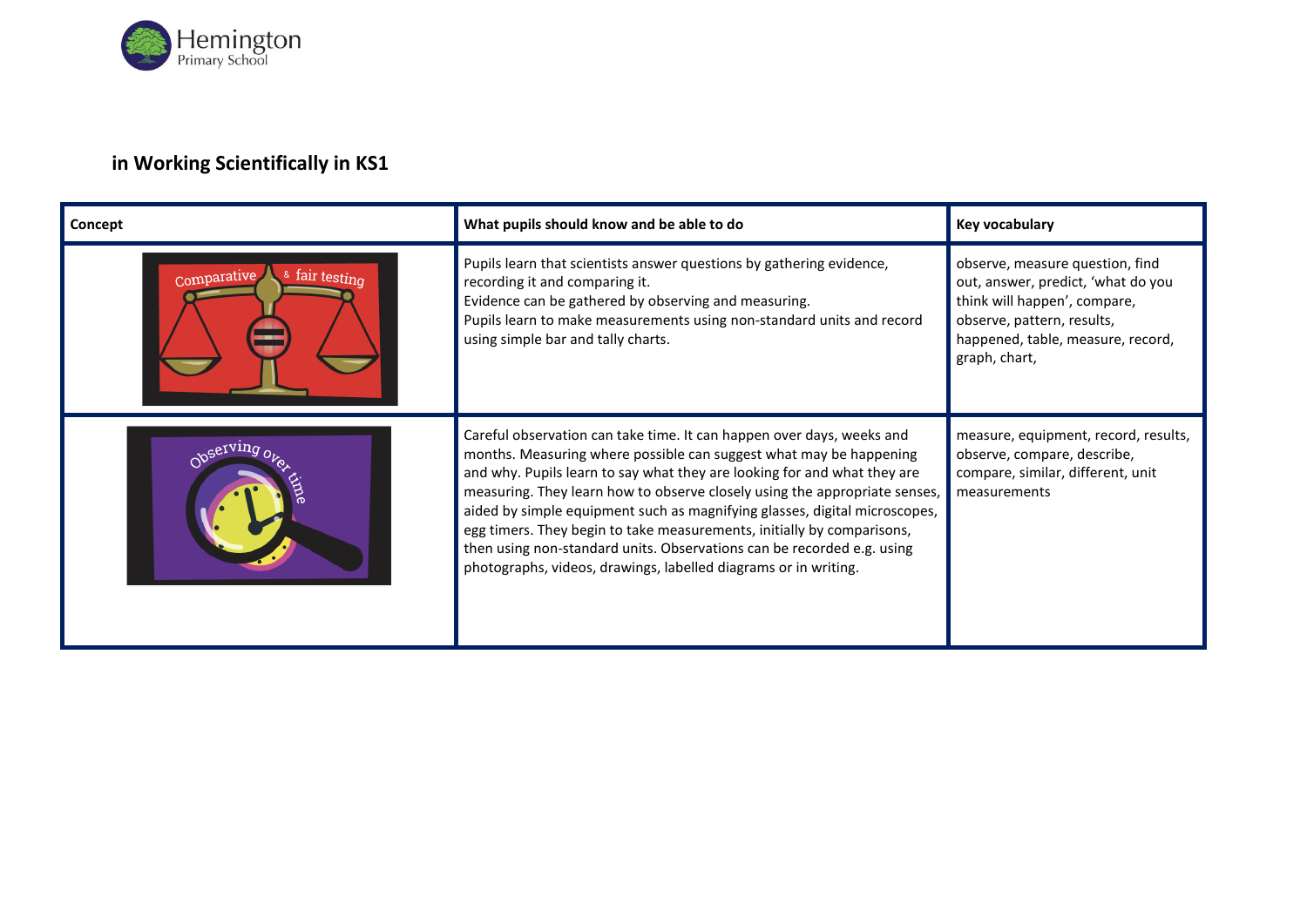

| Identifying,<br>classifying<br>& grouping | Identifying means to recognise something.<br>Pupils learn that living and non-living things can be sorted according to<br>their differences (classifying) They can then group things according to<br>similarities and differences. These are called criteria. A classification key is<br>a way of grouping according to criteria.<br>pupils classify using simple prepared tables and sorting rings | Look, notice, observe, compare,<br>classify, describe, similar, different,<br>features, sort, group, notice,<br>biggest/smallest, best/worst, Venn<br>diagram, key |
|-------------------------------------------|-----------------------------------------------------------------------------------------------------------------------------------------------------------------------------------------------------------------------------------------------------------------------------------------------------------------------------------------------------------------------------------------------------|--------------------------------------------------------------------------------------------------------------------------------------------------------------------|
| Pattern seeking                           | Pupils learn that a pattern is something that acts or presents in a<br>predictable or similar way. Patterns help us to explain and predict how<br>things affect other. Pupils can use observations and ideas to suggest<br>answers to questions                                                                                                                                                     | pattern, similar, different, predict,<br>observe, measure                                                                                                          |
| Research<br>using<br>secondary<br>sources | Pupils need to know what a secondary source is in science and the<br>difference between fact and interpretation. They see simple secondary<br>sources to find answers. Can find information to help from books and<br>computers with help.                                                                                                                                                          | Secondary, fact, interpretation,<br>source.                                                                                                                        |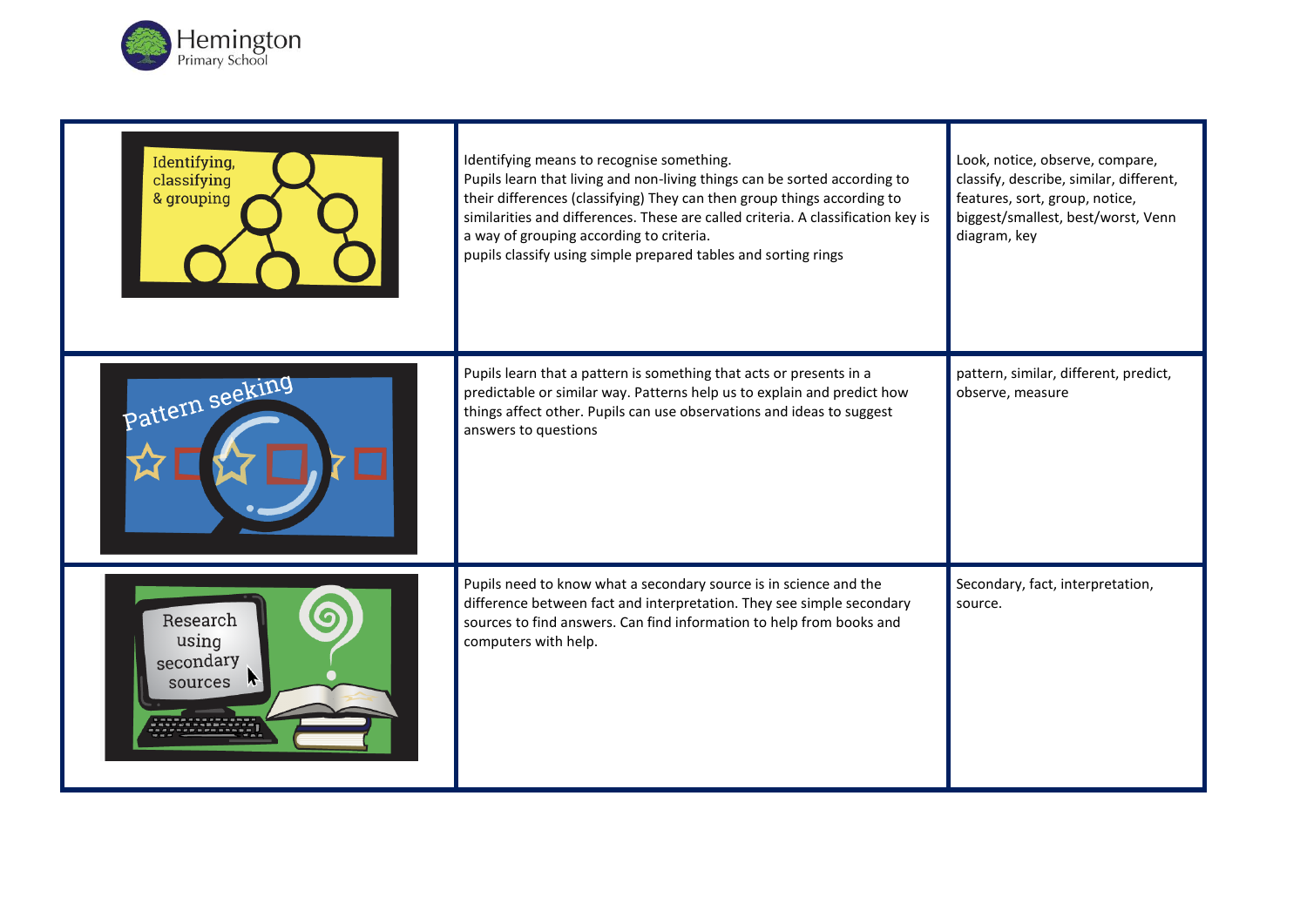

#### **End points:**

**Milestone 1** 

#### **Biology:**

- Identify and name a variety of common plants, including garden plants, wild plants and trees and those classified as deciduous and evergreen.
- Identify and describe the basic structure of a variety of common flowering plants, including roots, stem/trunk, leaves and flowers.
- Observe and describe how seeds and bulbs grow into mature plants.
- Find out and describe how plants need water, light and a suitable temperature to grow and stay healthy.
- Identify and name a variety of common animals that are birds, fish, amphibians, reptiles, mammals and invertebrates.
- Identify and name a variety of common animals that are carnivores, herbivores and omnivores.
- Describe and compare the structure of a variety of common animals (birds, fish, amphibians, reptiles, mammals and invertebrates, including pets).
- Identify, name, draw and label the basic parts of the human body and say which part of the body is associated with each sense.
- Notice that animals, including humans, have offspring which grow into adults.
- Investigate and describe the basic needs of animals, including humans, for survival (water, food and air).
- Describe the importance for humans of exercise, eating the right amounts of different types of food and hygiene.
- Explore and compare the differences between things that are living, that are dead and that have never been alive.
- Identify that most living things live in habitats to which they are suited and describe how different habitats provide for the basic needs of different kinds of animals and plants and how they depend on each other.
- Identify and name a variety of plants and animals in their habitats, including micro-habitats.
- Describe how animals obtain their food from plants and other animals, using the idea of a simple food chain, and identify and name different sources of food.